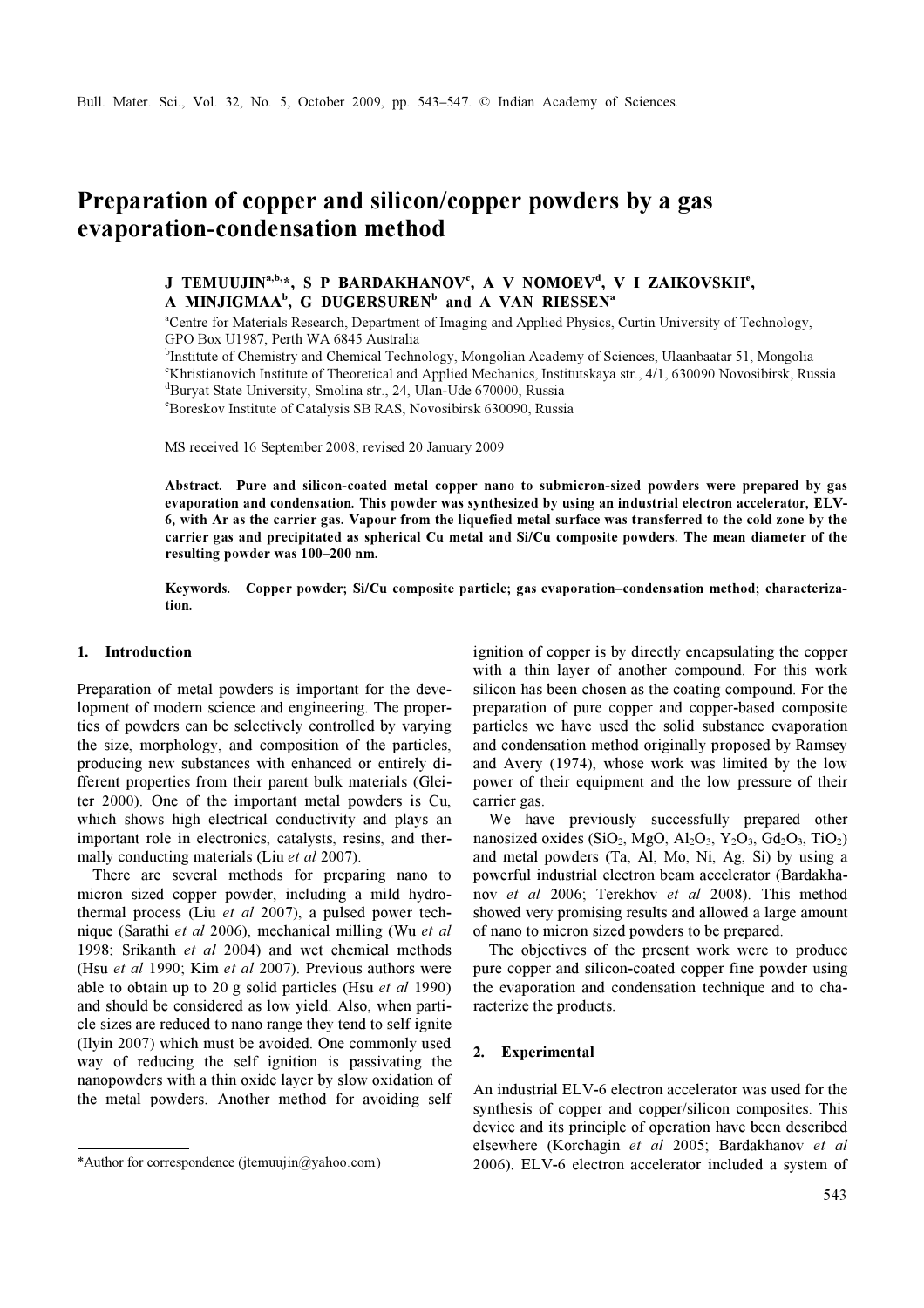differential pumping allowing the concentrated electron beam to be discharged from the vacuum into the atmosphere. The electron energy is 1⋅4 MeV, with beam powers ranging from 0 to 100 kW (beam current up to 75 mA) and a beam power density of  $5 \times 10^6$  W/cm<sup>2</sup> at the outlet to the atmosphere. Initially a copper ingot was melted in a graphite crucible at low power density and the power was then increased to evaporate the liquid copper. Ar was used at atmospheric pressure as the carrier gas to transfer the vaporized copper to the cold zone where it condensed. However, construction of the equipment does not allow to measure temperature continuously during the gas transfer and condensation. The resulting powder was collected in a woven filter. Copper/silicon composite powders were prepared in the same manner, by initially melting silicon metal (with proportion relative to Cu, about 1 : 20) in the graphite crucible, then adding copper and melting to obtain a homogeneous liquid of copper and silicon. The beam power was then increased to evaporate the copper and silicon from the liquid. The rapid heating rate (as high as  $1000^{\circ}$ C/s) ensured the simultaneous evaporation of copper and silicon. The condensed nano powders were again collected in a woven filter.

 X-ray analysis (XRD) of the powders was performed using an HZC-4C diffractometer with Co radiation (40 kV, 30 mA, step size 0⋅05 degree). Transmission electron microscopy (TEM) was carried out with a JEM-2010 electron microscope (JEOL, Japan) with a lattice-fringe resolution of 0⋅14 nm at an accelerating voltage of 200 kV. Energy-dispersive X-ray analysis (EDS) was carried out on an EDAX spectrometer (EDAX Co.) fitted with an Si (Li) detector with a resolution of 130 eV. Particles size distributions were calculated using the software «Analysis, v.5» (Soft Imaging System GmbH, 2004). Chemical analysis of the prepared powders was performed by ICP AAS-3 equipment.

#### 3. Results and discussion

### 3.1 Preparation of nano to submicron sized copper particles

Figure 1 shows the XRD pattern of the prepared copper powders. Analysis of the XRD pattern shows that there are three phases, the principal one being Cu (PDF 4-836)  $(>97\%)$ , with traces of Cu<sub>2</sub>O (PDF 5-667) and CuO (PDF 5-661). This partial oxidation of copper is thought to be caused by the presence of a small amount of air in the evaporation chamber. It has been suggested that cuprite is formed not as a surface layer but as separate particles during the preparation of nanosized copper by the pulsed power technique (Sarathi et al 2006). Therefore, the small amount of the cuprite formed in the present experiments may also represent separate oxide particles.

 A TEM micrograph and EDS analysis of the precipitated copper particles is shown in figure 2. The TEM

micrograph indicates that the copper particles are relatively large and spherical in shape. A wide range of particle sizes was observed. EDS analysis shows that the powders are pure copper without significant impurities. Absence of oxygen in the EDS spectrum supports the XRD viz. that the majority of the sample is Cu. Particle size analysis suggests that most of the particles are less than 100 nm in size, with larger particles up to 750 nm also present (figure 3). The mean particle size of the copper particles lies within the 200 nm size range, viz. nano to submicron size.

 These experiments on the preparation of fine sized copper particles indicate that metallic copper particles with nano to submicron size range can be prepared under the present experimental conditions but have a nonuniform particle size distribution. Therefore, it is important to determine the experimental conditions necessary to obtain a more uniform size distribution.

#### 3.2 Preparation of silicon/copper composite particles

The XRD pattern of the silicon/copper composite powder is shown in figure 4. The XRD pattern shows a relatively higher proportion of copper oxide compared with the pure copper particles, indicating a higher percentage of oxygen in the reaction chamber than in the previous experiment. Since the experimental conditions were similar to those previously used, the additional oxygen may have accompanied the silicon as an oxide layer on the metal surface. The state of the cuprite is not clear at present,



Figure 1. XRD pattern of the copper particles.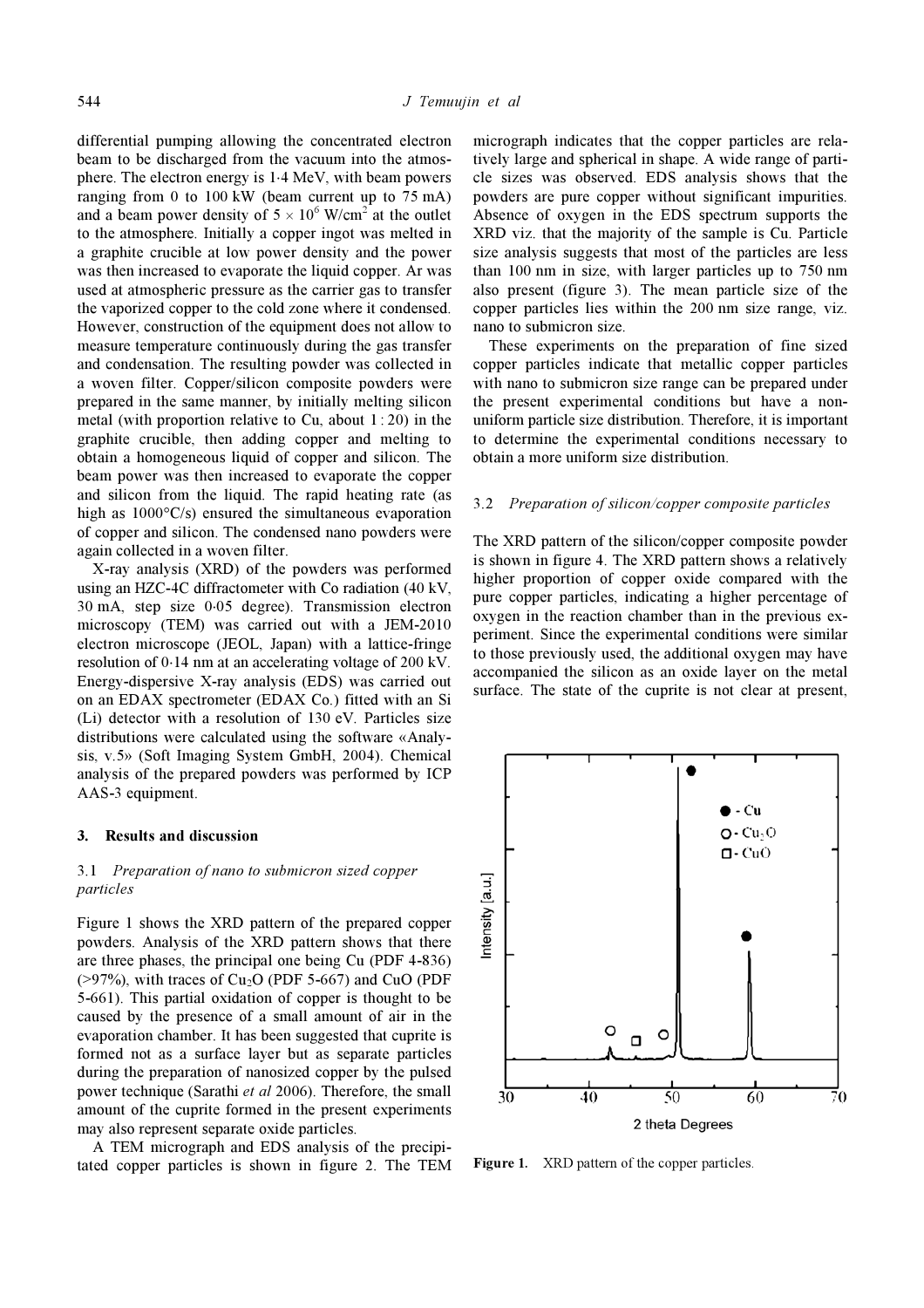

Figure 2. TEM micrograph and EDS of the precipitated copper particles.



Figure 3. Copper powder particle size distribution.



Figure 4. XRD pattern of silicon/copper powder.

either it exists as separate particle or as a coating over the copper particles. The copper diffraction lines were broader than in pure copper possibly, indicating a smaller crystallite size or lattice strain of the composite sample (The full width at half-maximum (FWHM) of the XRD (111) peak of the Cu in the composite sample was 0⋅319°. The FWHM of the same peak in the pure copper sample was 0⋅206°). However, there were no peaks that could be assigned to either Si or  $SiO<sub>2</sub>$  which indicates that the silicon compounds are in an amorphous state.

 Figure 5 shows a TEM micrograph of the composite particles. The TEM micrograph clearly indicates that powders with large range of sizes have been prepared. The sample contains small particles <100 nm in size and composite silicon/copper particles, occurring as siliconcoated copper spheres. The uniform Si coating is  $\sim$ 11 nm thick. It is also possible that some silicon may exist in oxidized condition as amorphous  $SiO<sub>2</sub>$ . The smaller particles with no coating are copper. The size of the composite particles is smaller than the pure copper particles prepared in the previous experiment.

 A possible mechanism for composite powder formation is as follows: after evaporation of the copper and silica from the liquid metal surface, the mixed vapour of copper and silicon is carried by the argon gas. Since the evaporation temperature of the silicon (3249°C) is higher than copper (2567°C), silicon liquid droplets start to form in the colder zone. However, the high vapour pressure of copper and relatively small amount of silicon does not allow all the silicon from the gas phase to transform to pure silicon droplets instead silicon droplets filled with copper vapour are formed. When these arrive at the colder zone, the composite particles will be spheres of liquid copper coated with solid silicon. As the temperature of the composite decreases the liquid copper will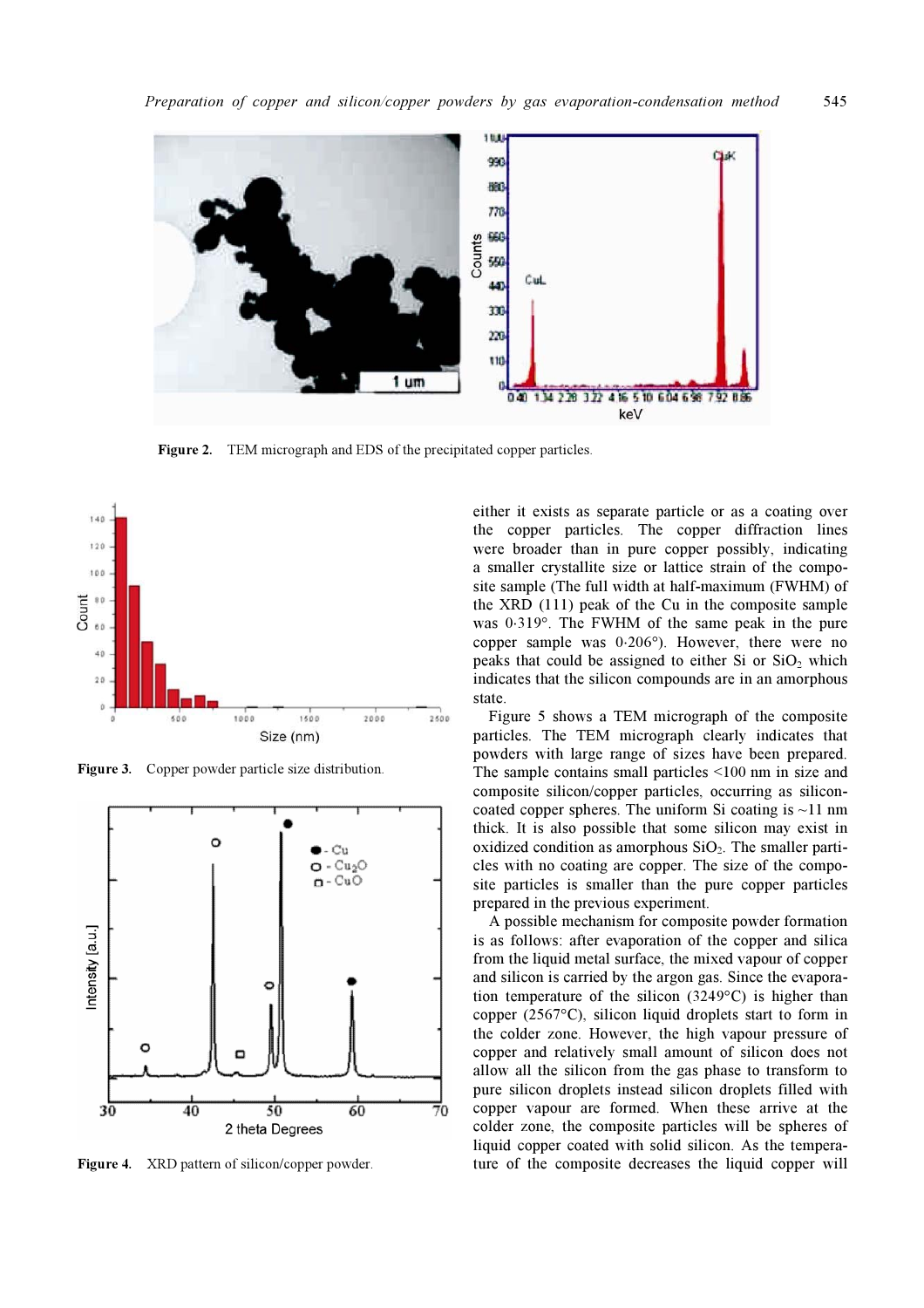solidify in the colder zone. Formation of a solid Si coating over liquid Cu which then solidifies will result in considerable strain in both materials due to thermal contraction mismatch—this may contribute to the observed line broadening in the XRD pattern.

 Research on the preparation of copper nano particles by the pulsed power technique has shown that increasing the pressure reduces size of the particles (Sarathi et al 2006). Since the composite powder preparation chamber contains a high vapour pressure because of the presence of two different metal vapours, the smaller particle size of the composite appears to be consistent with the TEM observation. Surface coating of powders by other compounds is usually achieved by electrostatic attraction suggesting that there should be a charge difference between silicon and copper particles during the droplet



Figure 5. TEM micrograph of the composite silicon/copper particles.



Figure 6. EDS analysis of the silicon/copper composite particles.

formation. EDS analyses of the powder is shown in figure 6.

 The nanosilicon copper particles show small amounts of impurities  $(Ca < 0.04, Fe < 0.04, Na < 0.03, Ti <$  $0.02 \text{ wt\%}$ ). These impurities probably arose from the starting materials or from the woven filter. The strong intensity of the CuL line in the EDS spectrum arises from the TEM grid. The nanoparticles contain 6⋅34 wt% Si and 88.9 wt.% Cu. The particle size distribution of the composite particles is shown in figure 7.

 The particle size distribution shows considerable scatter, with a mean particle size  $> 100$  nm. The particle size of the composite particles is within the same range as other powders such as Mo and Ni prepared by the same equipment (Bardakhanov et al 2006).

 The present research indicates that nano to submicronsized copper and silicon/copper composite particles can be prepared by the gas evaporation-condensation method. It may be possible to regulate the size of the composite particles by changing the pressure and velocity of the carrier gas in results of different time of delivery to cold zone. Experiments for tailoring the particle size of the copper powders by changing the pressure and velocity of the carrier gas and understanding of a real mechanism of composite formation are under consideration.

 Rapid cooling of the metal vapours creates nonequilibrium solidification which results in extension of solid solubility, solute trapping, disorder trapping, amorphization in the evolution of novel metastable phases and microstructure in the solidified surface layer (Bysakh et al 2004), which may show an influence on the properties of prepared powders. Therefore, it is important to determine the real mechanism of the composite particle formation. In contrast to previous research on preparation of fine sized (nano to submicron) copper particles the present method allows production of copper and silicon/ copper composite particles with yields of several hundred grams per hour.



Figure 7. Particle size distribution of the composite particles.